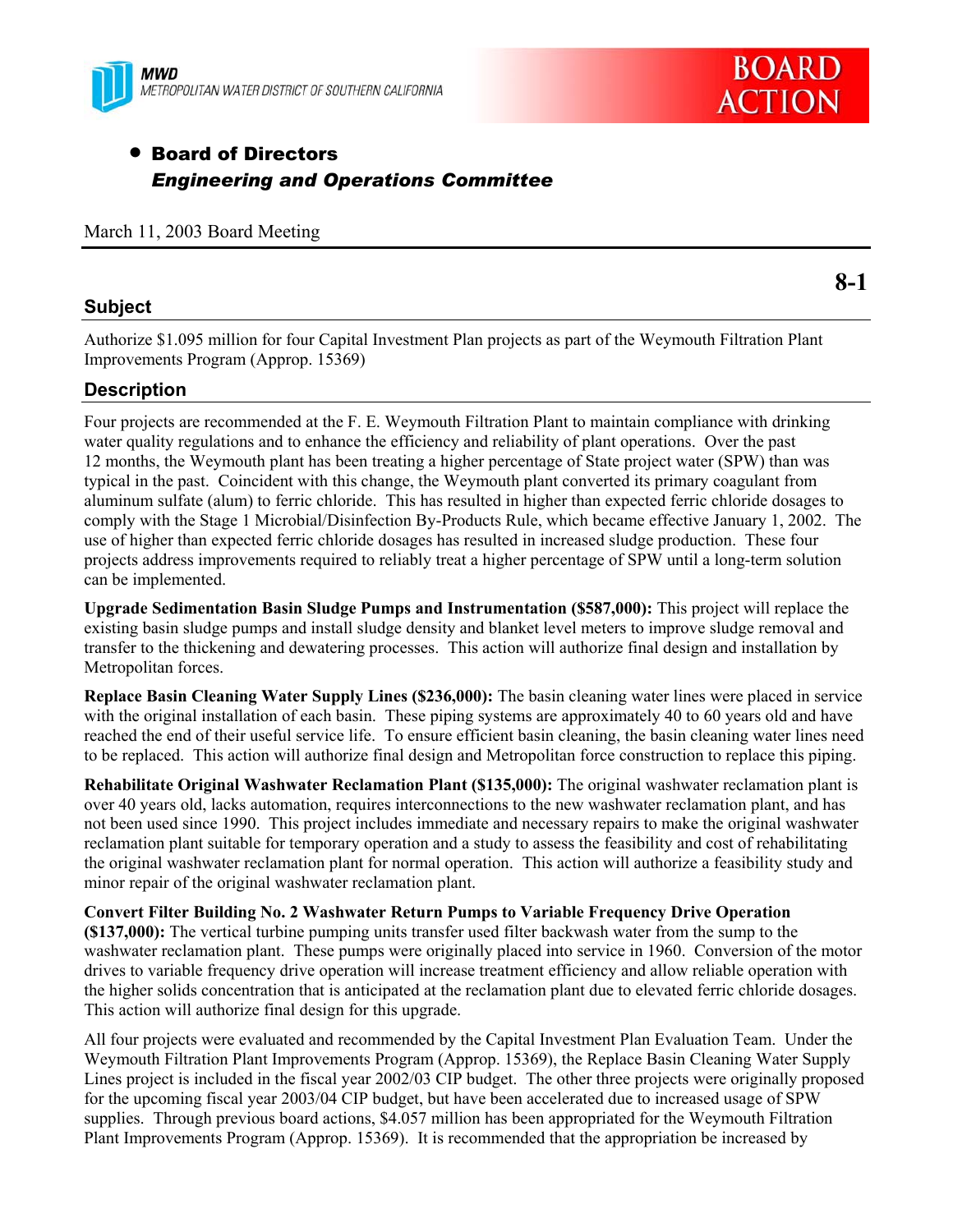\$1.095 million to increase the solids handling capabilities and to support operation at higher coagulant levels. Upon board approval of these recommendations, the fiscal year 2002/03 CIP expenditure plan will be adjusted. See **Attachment 1** for the detailed report and **Attachment 2** for the financial statement.

### **Policy**

Metropolitan Water District Administrative Code § 5108: Capital Project Appropriation

### **California Environmental Quality Act (CEQA)**

CEQA determination for Staff Recommendation:

#### **Upgrade Sedimentation Basin Sludge Pumps & Instrumentation, Replace Basin Cleaning Water Supply Lines, and Convert Filter Building No. 2 Washwater Return Pumps to Variable Frequency Drive Operation**

The proposed projects are categorically exempt under the provisions of CEQA. The overall activities involve the funding, final design, minor alterations and replacement of existing public facilities with negligible or no expansion of use and no possibility of significantly impacting the physical environment. As such, the proposed projects qualify under Class 1 and Class 2 Categorical Exemptions (Sections 15301 and 15302 of the State CEQA Guidelines).

The CEQA determination is: Determine that pursuant to CEQA, the proposed action qualifies under two Categorical Exemptions (Class 1, Section 15301 and Class 2, Section 15302 of the State CEQA Guidelines).

#### **Rehabilitate Original Washwater Reclamation Plant**

The proposed project is categorically exempt under the provisions of CEQA. The proposed project involves the funding of a study and minor modifications to and replacement of existing public facilities with negligible or no expansion of use and no possibility of significantly impacting the physical environment. In addition, the proposed project will consist of basic data collection, and resource evaluation activities that do not result in a serious or major disturbance to an environmental resource. This may be strictly for information gathering purposes, or as part of a study leading to an action that a public agency has not yet approved, adopted, or funded. As such, the proposed project qualifies for a Class 1, Class 2, and Class 6 Categorical Exemptions (Sections 15301, 15302, and 15306 of the State CEQA Guidelines).

The CEQA determination is: Determine that pursuant to CEQA, the proposed action qualifies under three Categorical Exemptions (Class 1, Section 15301; Class 2, Section 15302; and Class 6, Section 15306 of the State CEQA Guidelines).

### **Staff Recommendation**

Adopt the CEQA determination and

- a. Appropriate \$1.095 million in budgeted and non-budgeted CIP funds; and
- b. Authorize all work as described in this board letter for four projects within the Weymouth Filtration Plant Improvements Program.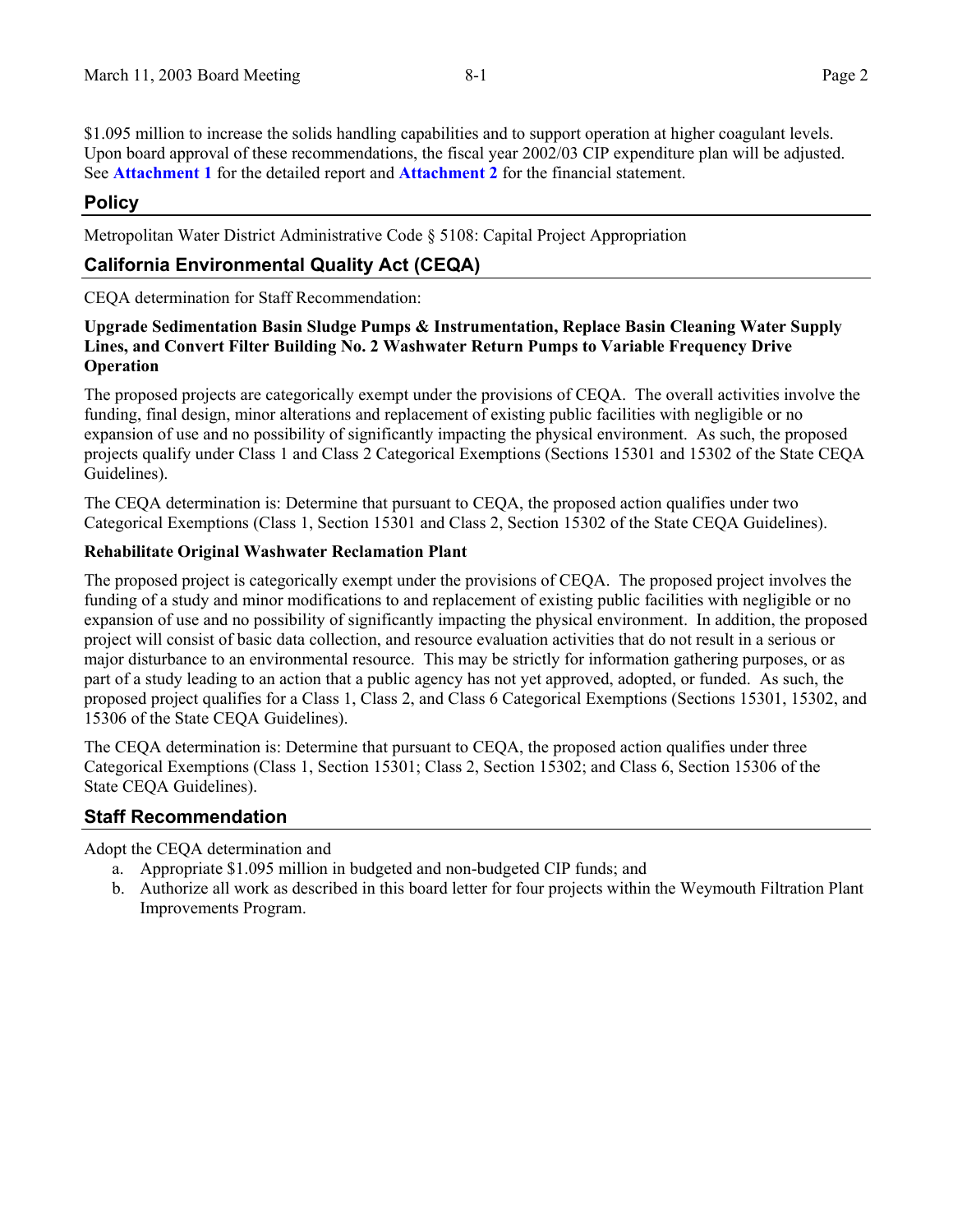**Fiscal Impact**: \$236,000 of budgeted and \$859,000 of non-budgeted CIP funds under Appropriation 15369 (Weymouth Filtration Plant Improvements Program)

2/7/2003 *Roy L. Wolfe Date*

*Manager, Corporate Resources* 

2/16/2003 *Ronald R. Gastelum* 

*Chief Executive Officer* 

*Date*

**Attachment 1 – Detailed Report** 

**Attachment 2 – Financial Statement for Capital Investment Plan projects as part of the Weymouth Filtration Plant Improvements Program** 

BLA #1947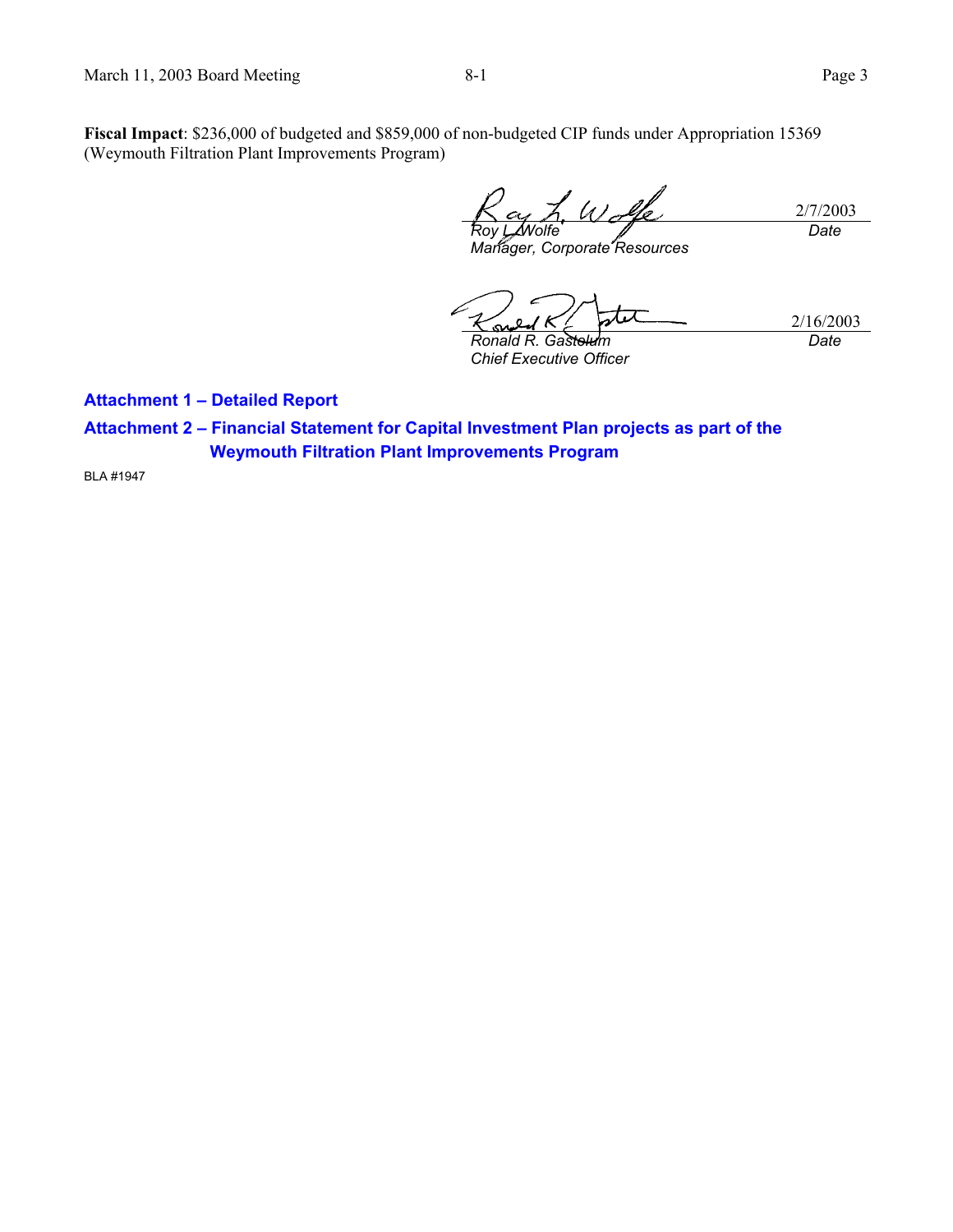### **Detailed Report**

The F. E. Weymouth Filtration Plant was placed into service in 1941 with an initial capacity of 100 mgd. The plant was expanded twice to its current capacity of 520 mgd. The plant typically treats a blend of State Project water (SPW) and Colorado River water (CRW). The plant uses conventional water treatment processes including coagulation, flocculation, sedimentation, filtration, and disinfection. The plant delivers treated water to Metropolitan's Central Pool portion of the distribution system.

The Weymouth Filtration Plant Improvements Program was established to implement multiple projects necessary to ensure plant reliability. These projects address the following objectives: achieve and/or maintain compliance with federal and state drinking water quality regulations, increase the efficiency of plant operations, and enhance the safety and reliability of plant operations.

#### **Upgrade Sedimentation Basin Sludge Pumps and Instrumentation (\$587,000)**

#### *Background/Purpose*

In November 2001, the Weymouth plant converted its primary coagulant from aluminum sulfate (alum) to ferric chloride to improve disinfection by-product precursor removal. This removal is required by the Stage 1 Microbial/Disinfection By-Products Rule, which became effective January 1, 2002. The precursors that form disinfection by-products differ widely in Metropolitan's two main sources of supply. SPW supplies contain higher concentrations of disinfection by-product precursors (e.g., total organic carbon and bromide) than CRW and form more disinfection by-products when chlorinated.

Over the last year, the Weymouth plant has been treating a higher percentage of SPW. This has necessitated the use of higher than expected ferric chloride dosages to remove total organic carbon. Average coagulant dosages have increased over the past year from 3 mg/L to 8 mg/L ferric chloride. Extended duration dosages have been higher. This trend is expected to continue. Until the Weymouth Oxidation Retrofit Program is operational, the required extended duration dosage of ferric chloride is expected to range from 12.5 mg/L to 20 mg/L to treat higher volumes of SPW. Ozonation (or an alternative disinfection technology) is scheduled to be on-line at the Weymouth plant by 2009 or 2012.

Settled sludge from the plant sedimentation basins is raked to collection sumps, removed and transferred to the sludge thickeners by the sedimentation basin sludge pumps. The Weymouth plant has eight sedimentation basins with twenty sedimentation basin sludge pumps. Basins 1 through 4 each have a single sludge removal pump and Basins 5 through 8 each have four sludge removal pumps. The use of higher coagulant dosages to treat higher volumes of SPW results in greater sludge volume in the sedimentation basins. The existing sludge removal pumps are old, undersized, and cannot reliably transfer the sludge produced today.

Frequent plugging of the basin sludge pumps and piping has become a challenge when operating at higher coagulant dosages. To alleviate this problem, sludge blanket level meters will be installed to monitor the amount of sludge buildup and sludge density meters will also be installed to control on/off operation of the sludge pumps. Better instrumentation and automation will allow improved management of the increased solids flow though the sedimentation basins.

#### *Project Description*

This project includes purchase and installation of 20 higher capacity sedimentation basin sludge pumps to replace the existing pumps, modification of the suction and discharge piping to accommodate the new higher capacity pumps, purchase and installation of sludge blanket and density meters for each of the sedimentation basins, and integration of the monitoring and alarms from these instruments into the plant's control system.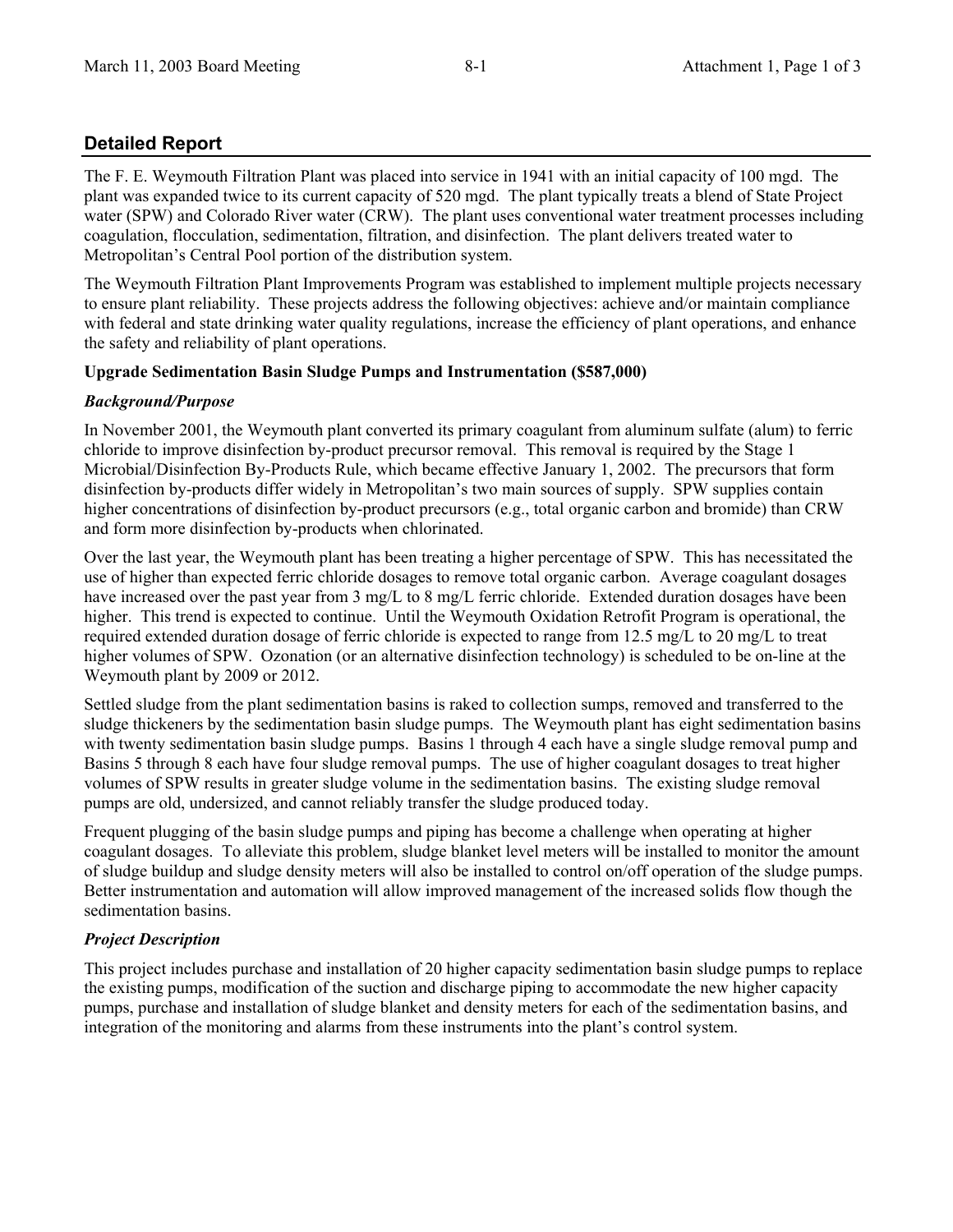#### *Project Milestones*

- March  $2003$  Initial board authorization and funding
- x April 2003 Procure equipment
- May  $2004$  Complete equipment installation

#### **Replace Basin Cleaning Water Supply Lines (\$236,000)**

#### *Background/Purpose*

The basin cleaning water lines were placed into service with the original construction of each basin in 1939, 1948 and 1960. The basin cleaning water supply lines provide water for spraying down foam and hosing down the basins during cleaning. Due to scale build-up and corrosion of the existing steel pipe, flow is inadequate for basin cleaning. Currently, a temporary booster pump is required to supply water for basin cleaning. This increases the duration and cost of a basin outage.

Due to the increased sludge that must now be processed in the basins, it is critical that a sufficient quantity of basin water supply be available for spraying and cleaning the basins when required.

#### *Project Description*

This project includes preparation of design documents and specifications, and construction via a competitively bid contract to add an 8-inch-diameter basin cleaning water supply line main and 3-inch-diameter headers at all eight basins.

#### *Project Milestones*

- March  $2003$  Initial board authorization and funding
- $\bullet$  June 2004 Complete installation

#### **Rehabilitate Original Washwater Reclamation Plant (\$135,000)**

#### *Background/Purpose*

The Weymouth plant's original washwater reclamation plant (WWRP) was built in 1960 as part of Weymouth Plant Expansion No. 2, with a capacity of 11 mgd. A new WWRP expansion was built in 1990 with a capacity of 22 mgd. This new WWRP has four modules, each rated at 5.5 mgd. Of the four modules, one is dedicated to the Oxidation Demonstration Plant and is used to evaluate alternative disinfectants. The remaining three modules (16.5 mgd) are routinely used by the Weymouth plant to process sludge. Since construction and operation of the new WWRP, the original WWRP has not been used. This project includes minor repairs required to reliably utilize the original WWRP for additional washwater treatment capacity.

With the increased coagulant dose, the full capacity of the new WWRP is required for normal operation. Since no spare capacity is available, staff is unable to take a WWRP module out of service for cleaning or maintenance. The new WWRP has insufficient capacity to process additional washwater generated during a basin cleaning. Rehabilitating the original WWRP would provide added flexibility and capacity to improve the solids handling operations at Weymouth. This study will determine hydraulic constraints, establish tie-in connections between the original and the new washwater reclamation plants, and identify the more extensive repairs required to make it suitable for continuous operation.

#### *Project Description*

This project includes minor repairs to make the original WWRP suitable for temporary, manual operation and a study to assess the feasibility and cost of rehabilitating the original WWRP plant for continuous operation.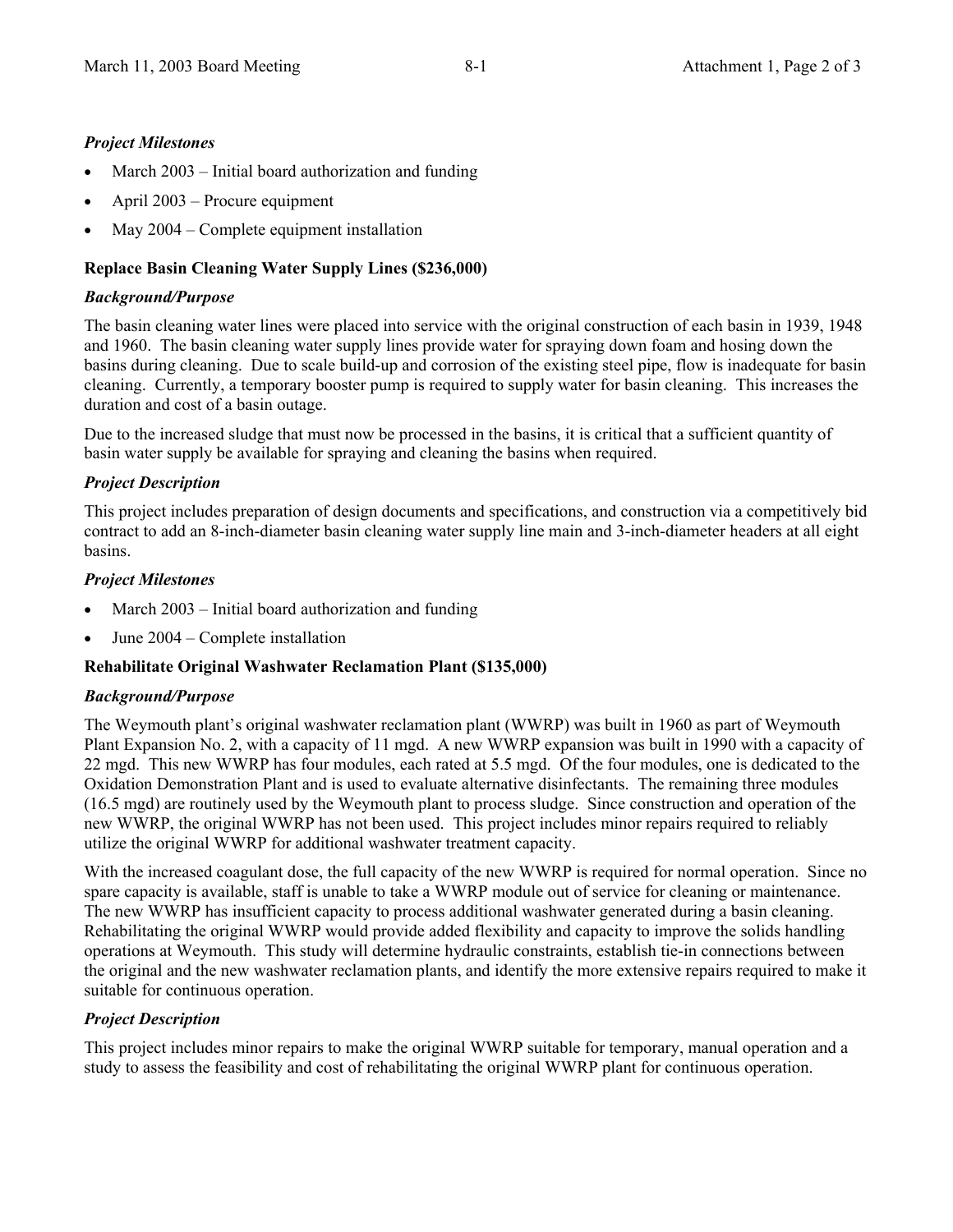#### *Project Milestones*

- March  $2003$  Initial board authorization and funding
- September 2003 Complete initial minor repairs
- December 2003 Complete study and provide recommendations for rehabilitating original WWRP.

#### **Convert Filter Building No. 2 Washwater Return Pumps to Variable Frequency Drive Operation (\$136,700)**

#### *Background/Purpose*

Weymouth Filter Building No. 2 was constructed in 1960 as part of Expansion No. 2. During filter backwash operations, all backwash water from the 24 filters in Filter Building No. 2 and decant water from the sludge thickeners drain into a sump in Filter Building No. 2. From this sump, the backwash water is pumped to the Washwater Reclamation Plant via two return pumps. These are the original return pumps that were installed as part of Expansion No. 2. These motors are rated at 2300 volts with an on/off start. This project will replace the pump motors with 480-volt motors and add variable-frequency drives (VFDs).

Higher solids loading resulting from higher coagulant usage requires improved performance of the WWRP. Conversion of the existing drives to VFDs will increase water distribution efficiency to the reclamation plant. The use of VFDs will allow the pumps to regulate the flows into the WWRP, reduce start/stop cycles, and prolong the life of the electric motors. Water quality pilot studies have shown that washwater reclamation plants operate best with continuous flows. Sudden spikes of higher flow result in poor water quality exiting the reclamation plant. This improvement will enhance the overall treatment efficiency and water quality.

#### *Project Description*

This project includes preliminary design, final design and a detailed cost estimate of the conversion of Filter Building No. 2 washwater return pumps to VFD operation.

#### *Project Milestones*

- March  $2003$  Initial board authorization and funding of design
- October 2003 Return to the board to authorize installation
- $\bullet$  June 2004 Complete installation

#### *Cost Estimate*

Attachment 2 shows the breakdown of the total estimated cost of this project through design.